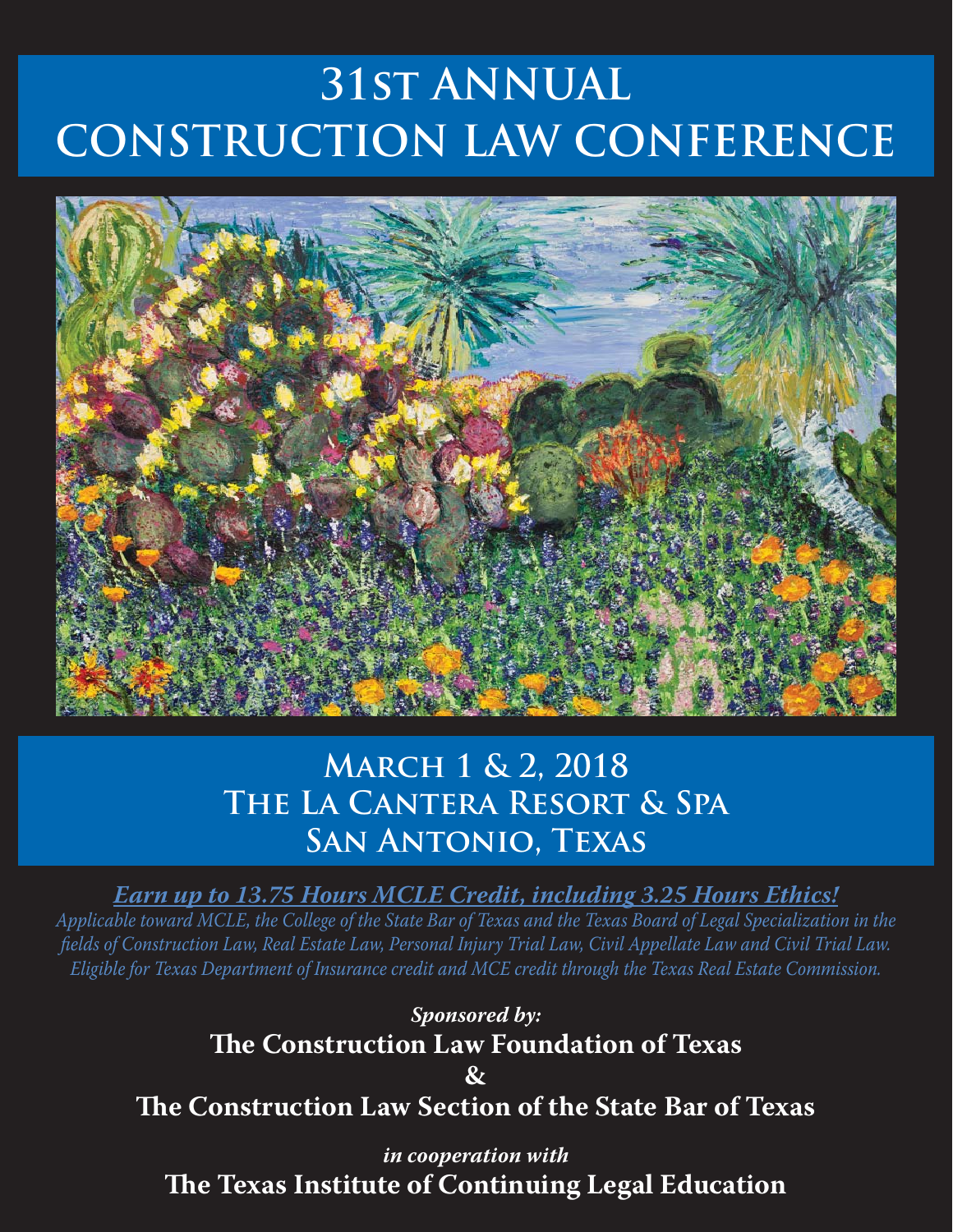### **31st ANNUAL CONSTRUCTION LAW CONFERENCE** March 1 & 2, 2018 . The La Cantera Resort & Spa . 16641 La Cantera Parkway . San Antonio, Texas 78256

#### **WEDNESDAY, FEBRUARY 28, 2018**

- 12:30 **GOLF TOURNAMENT** *Shot Gun Start* The Resort Course at The La Cantera Resort
- 3:30 **TEXAS WOMEN'S CONSTRUCTION LAW GROUP FORUM** – The TWCLG will host a marketing workshop with Deborah Todd from Consensus Marketing, LLC, followed by a networking reception. – Sponsored by Veritas Advisory Group, Inc.
- 6:15 **RECEPTION** In cooperation with the Young Lawyers Council of the Construction Law Section – Sponsored by McCullough & Associates

#### **THURSDAY, MARCH 1, 2018**

#### *PRESIDING OFFICER: George E. Bowles, Dallas*

- 8:00 **LATE REGISTRATION** Ballroom Foyer, The La Cantera Resort, 16641 La Cantera Pkwy., San Antonio, TX 78256, (210) 558-6500
- 8:00 **CONTINENTAL BREAKFAST** Sponsored by Nelson Forensics, LLC
- 8:50 **WELCOME ON BEHALF OF THE CONSTRUCTION LAW SECTION** Richard P. Flake, Houston
- 9:00 **CASE LAW UPDATE** Recent case law and other developments impacting the construction industry.

Gregory M. Cokinos, Houston

- 10:00 **NOTICE ANYTHING? IS MY \$50 MILLION DAMAGE CLAIM REALLY BARRED BECAUSE I FAILED TO SEND THE CONTRACTUALLY REQUIRED NOTICE WITHIN SEVEN DAYS?** – What owners, contractors, subcontractors, and design professionals need to know about contractual notice provisions in light of recent Texas case law. Kristen L. Sherwin, Dallas
- 10:30 **BREAK** Sponsored by The VERTEX Companies, Inc.
- 11:00 **TRIAL DEMONSTRATION: ZACHRY V. PORT OF HOUSTON OPENING STATEMENT** – Ever wonder how you get a jury's blood up in a construction case? Robin Gibbs, Zachry's lead trial lawyer, will give his opening statement in the *Zachry v. Port of Houston* case and share his secrets on how to make an effective and compelling opening statement in a jury trial, arbitration or bench trial.

 George E. Bowles, Dallas Robin C. Gibbs, Houston

- 12:00 **LUNCHEON** *Discounted tickets available for \$16 each.* Sponsored by Interface Consulting
- International, Inc. *1.00*
- *Topic:* **ETHICAL ISSUES FOR LAWYERS IN THE CLOUD INCLUDING CYBER RISKS** Peter S. Vogel, Dallas *Ethics*

#### *PRESIDING OFFICER: David P. Boyce, Austin*

 1:30 **INSURANCE UPDATE** – An update on recent insurance cases that impact the construction industry.

Patrick J. Wielinski, Irving

 2:00 **OCIP OR CCIP EXCLUSIVE REMEDY** – A general contractor can provide workers compensation insurance to its subcontractors and their employees and gain the benefit of exclusive remedy protection under the Texas Workers Compensation Act. Does that exclusive remedy always extend to workers compensation provided by an owner or general contractor to contractors and subcontractors enrolled in a Controlled Insurance Program?

Jessica Z. Barger, Houston

 2:30 **ELECTION OF REMEDIES** – A discussion regarding an owner's election to seek the recovery of repair costs versus diminution in value damages and the impact of the classification of the injury as temporary versus permanent. The discussion will also cover evidentiary issues including the utilization of valuation experts.

M. Brandon Waddell, Dallas

# 3:00 **BREAK** – Sponsored by The Rhodes Group

*CONCURRENT SESSIONS - Choose Sessions A or B*

#### *Sessions A*

3:30 THE *STOWERS* DOCTRINE IN **CONSTRUCTION LITIGATION** – A discussion about how *Stowers* impacts insurance coverage and limits of liability in construction litigation and drives strategy decisions and settlement negotiations. The panel discussion will include considerations related to settlement demands, layers of coverage, multi-party and additional insured issues and expense within limits problems in claims against design professionals.

 David P. Benjamin, San Antonio Erika L. Bright, Dallas Richard A. Capshaw, Dallas

4:15**CAN I SAY THAT?** – How to avoid inadvertently

- becoming a fact witness and/or getting sued for *.50 Ethics*
- libel/slander while representing construction clients.

Clayton C. Utkov, Austin

 4:45**BUT I NEED TO KNOW –** Pre-suit discovery and other non-litigation discovery tools. Brian K. Carroll, Temple

 *Session B*

 3:30 **THE BIG HURT** – In recent years, Texas has been pummeled with floods, wildfires, hurricanes, tornadoes and hail storms. Both residential and commercial clients are asking questions. Do you know how to respond? This session will explore natural disaster legislation, common law and administrative issues related to insurance, FEMA, contractual issues, and governmental takings. *Moderator:* Ian P. Faria, Houston *.50 Ethics*

 *Panelists:* Christopher S. Johns, Austin James R. Old, Jr., Beaumont James W. Rudnicki, Austin

 5:15 **RECEPTION** – Sponsored by Rimkus Consulting Group, Inc.

#### **FRIDAY, MARCH 2, 2018**

- 7:00 **CONTINENTAL BREAKFAST**
- 7:15 **BREAKFAST BREAKOUTS** *Choose one of*  three sessions. Open to all registrants on a first*come, fi rst-served basis until all seats are full.*
- **BID PROTEST PRIMER AND CURRENT Breakout TRENDS** – This presentation will review the basics of state and federal contracting bid protests. Emerging trends and new developments have introduced additional bid compliance and protest features, such as joint venture arrangements and good faith compliance with MBE/WBE subcontracting goals. **#1**

Paul H. Sanderford, Temple

**Breakout A R B I T R A T I O N O F M U L T I - P A R T Y CONSTRUCTION DISPUTES** – Experienced arbitrators will discuss thorny issues that often arise in multi-party construction arbitrations such as: joinder of parties; managing the discovery process; efficient presentation of evidence; the effect of responsible third-party designations; the economic loss rule; and apportionment and segregation of damages in the award. **Breakout #2**

 *Moderator:* Jerry Hoover, Houston *Panelists:* Hon. Anne Ashby (Ret.), Dallas Paula Fisher Baldwin, Austin Clayton C. Cannon, Houston

 *Breakout* **TWEETING THROUGH THE CONDO**<br> **#3**<br> **ACT.** KEY ISSUES FOR DRACTITIONERS **ACT: KEY ISSUES FOR PRACTITIONERS, OWNERS, AND DEVELOPERS IN BITE-SIZED PIECES** – This presentation will explore current key issues affecting the condominium space. Topics include significant recent changes the Act, pre-suit notice and inspection procedures, along with active areas in the law relating to common areas/elements, the evolving definition of a condominium, warranties, and more.

Curt M. Covington, Rockwall

#### *PRESIDING OFFICER: Ian P. Faria, Houston*

- 8:15 **LEGISLATIVE UPDATE** A review of the construction related bills that passed in the 85th Legislative Session and a preview of the key issues and goals for the 86th Legislative Session. William "Ben" Westcott, Houston
- 8:45 **HOT TOPICS FROM IN-HOUSE COUNSEL IN 2018** – Th ree in-house counsel discuss the issues that most concern construction companies in 2018. The panel members represent experienced builders and owners and will discuss what they see as increasingly significant legal issues in the construction industry, including such topics as owner controlled insurance programs (OCIP), indemnity provisions, damages for delay, flow down obligations, and risk allocation for design defects. The panelists will also comment on what they expect from outside counsel regarding these issues.

 *Moderator:* Pierre Grosdidier, Houston *Panelists:* Kelly A. Carr, Dallas Vijay A. D'Cruz, Houston Jason T. Martin, Houston

 9:30 **ECONOMIC LOSS RULE AND THE CLAIM FOR CONTRIBUTION** – The impact of the economic loss rule on Chapter 32 and 33 claims for contribution will be discussed, along with strategies for using the economic loss rule as a defense to contribution claims and for responding to such a defense. *.50 Ethics*

John P. Cahill, Jr., Houston

10:00 **BREAK** – Sponsored by FTI Consulting, Inc.

- 10:30 THE NIGHT IS DARK AND FULL OF **TERRORS: THE HORRIFYING DANGERS OF TEXAS CONSTRUCTION LAW** – Forget the White Walkers. Missed or flawed certificates of merit, magic language to preserve claims or defenses, hidden DTPA violations, and notice deadlines – these are the real stuff of nightmares that await under Texas law. Learn more about these and other dangers and how to avoid the pitfalls all around us, because in construction cases: What you don't know *can* hurt you. Amy M. Emerson, Austin
- 11:00 **IT'S LIKE DÉJÀ VU ALL OVER AGAIN: A LOOK AT THE 2017 AIA A201 GENERAL CONDITIONS** – This presentation will address the more notable changes and omissions in the new AIA A201–2017 General Conditions and discuss suggested modifications.

Matthew S.C. Moore, Houston

11:30 **WHERE DID MY PERFORMANCE BOND GO AND HOW DID I LOSE IT?** – A short study of performance bond defenses, with emphasis on how to handle some of the common scenarios and typical mistakes made by the obligee. Ever wonder how and when to obtain consents of surety or how to handle phased projects under a single bonded contract? What is material alteration and what does it mean in Texas? What should I do as the obligee when money is running out on the bonded contract? This presentation will give you some practical tips and helpful contract clauses to avoid the surety saying "no".

Thomas R. Barber, Houston

#### 12:00 **LUNCHEON** – *Tickets available for \$26 each.*

 $Topic:$  **MANAGING HIGH PROFILE LITIGATION** – Issues and suggestions for dealing with clients, the press and the public when your case attracts media attention. Lamont A. Jefferson, Austin *.75 Ethics*

Hon. Wallace B. Jefferson, Austin

#### *PRESIDING OFFICER: G. Stewart Whitehead, Austin*

 1:30 **SUCCESSFUL CONSTRUCTION OF THE DEATH STAR** – Creative leasehold construction financing, contractual subordination, and the risk shifted to lien claimants.

Bethany F. Thompson, San Antonio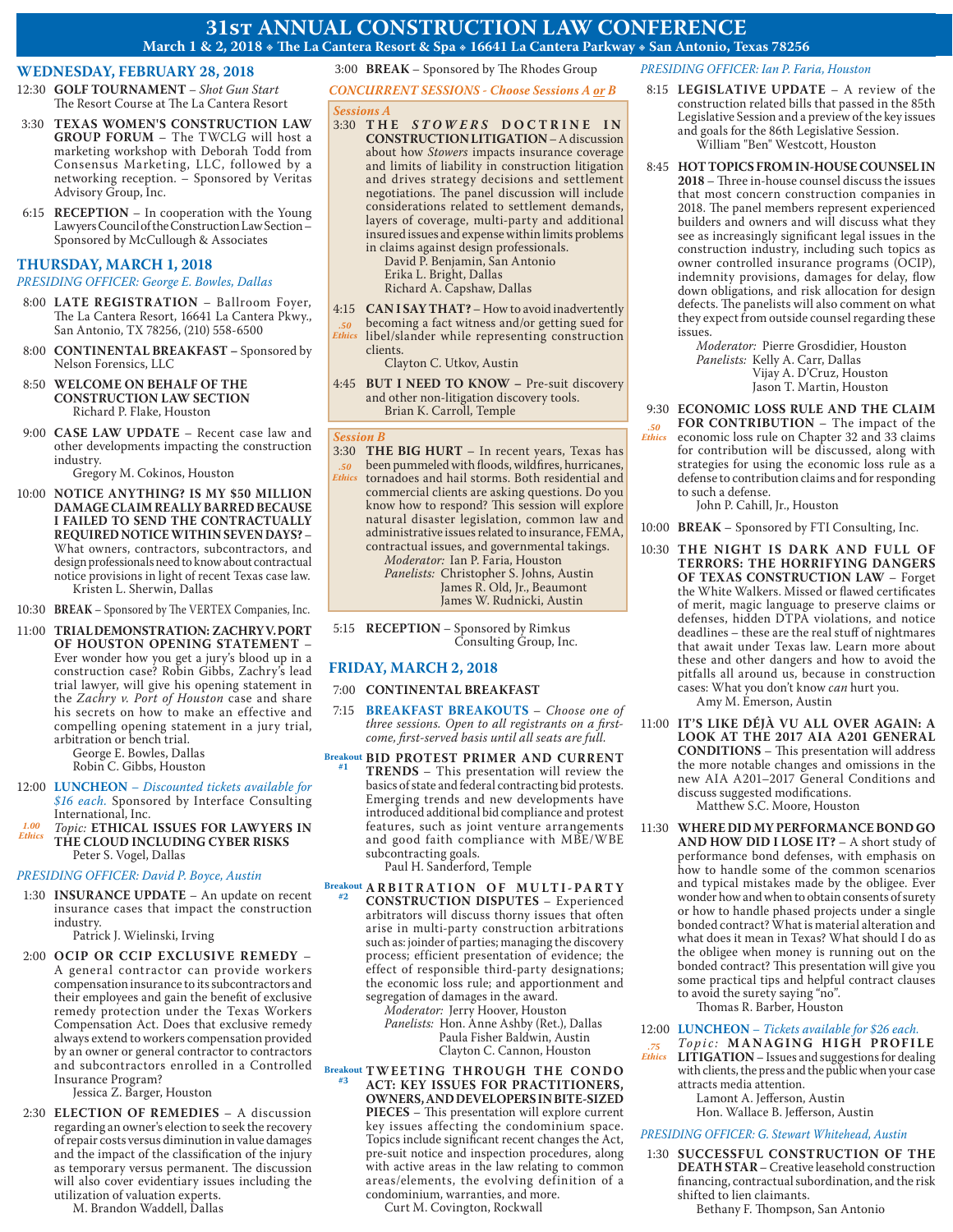*.50 Ethics* 2:00 PRACTICAL EFFECT OF ENFORCING **INDEMINITY** – While the concepts for drafting a valid indemnity clause are generally understood, the practical implications of enforcement once a loss occurs are less so. We will discuss the logistics of seeking indemnifications, parsing contract language, addressing the outcome of the underlying liability, and resolving ultimate responsibility under the indemnity clause.

Gregory Alan Harwell, Dallas

#### 2:30 **BREAK**

#### 2:45 **RAFFLE**

 3:00 **ONE BREACH, TWO BREACH, OLD BREACH, NEW BREACH** – An analysis of competing breach claims in light of *Bartush v. Cimco* including: the effect of materiality, considerations regarding continued performance after breach, jury charges recommended by the Texas Supreme Court, and unique issues with attorney's fees.

Amy K. Wolfshohl, Houston

 3:30 **A SPEEDY DEFENSE** – Practical strategies for contractors seeking immunity based on compliance with contract documents from property and personal injury claims. We will focus on strategies to optimize a contractor's opportunity to obtain summary judgment based on statutory immunity under Chapter 97, including contract drafting suggestions, recordkeeping best practices, and effective presentation of evidence demonstrating compliance as matter of law. Cathy Altman, Dallas

#### 4:00 **ADJOURN**

#### **PRESIDENT, THE CONSTRUCTION LAW FOUNDATION OF TEXAS**

*Richard P. Flake,* Richard P. Flake, PLLC, Houston

#### **PRESIDING OFFICERS**

*George E. Bowles,* Locke Lord LLP, Dallas *David P. Boyce,* Wright & Greenhill PC, Austin *Ian P. Faria,* Bradley Arant Boult Cummings LLP, Houston *G. Steward Whitehead,* Winstead PC, Austin

Houston

Rockwall

LLP, Austin

Houston

Houston

Dallas *Jerry Hoover*

Houston

Antonio

*Gregory M. Cokinos* 

#### **CONFERENCE FACULTY**

*Cathy Altman* Carrington, Coleman, Sloman & Blumenthal, L.L.P., Dallas *Hon. Anne Ashby (Ret.)* 

Law Office of Anne Ashby, PLLC, Dallas *Paula Fisher Baldwin* Attorney at Law, Austin *Th omas R. Barber*  Munsch, Hardt, Kopf & Harr, PC, Houston *Jessica Z. Barger* Wright, Close & Barger, LLP, Houston *David P. Benjamin* Benjamin, Vana, Martinez & Biggs, LLP, San Antonio *George E. Bowles*  Locke Lord LLP, Dallas *Erika L. Bright* Wick Phillips, Dallas *John P. Cahill, Jr.*  LeClairRyan, Houston *Clayton C. Cannon* Cannon Law Firm PLLC, Houston *Richard A. Capshaw*  Capshaw & Associates, Dallas *Kelly A. Carr* 

The Brandt Companies, LLC, Carrollton *Brian K. Carroll*  Sanderford & Carroll P.C., Temple LLP, Austin

Cokinos | Young, *Curt M. Covington*  Lamberth Ratcliffe Covington, PLLC, *Vijay A. D'Cruz*  Enterprise Products Operating, Houston *Amy M. Emerson*  Allensworth & Porter, *Robin C. Gibbs* Gibbs & Bruns LLP, *Pierre Grosdidier*  Haynes and Boone, LLP, *Gregory Alan Harwell*  Slates Harwell, LLP, Attorney/Mediator, Lamont A. Jefferson Jefferson Cano Allison Barkley, PLLC, San Hon. Wallace B. Jefferson Alexander Dubose Jefferson & Townsend *Christopher S. Johns*  Johns Marrs Ellis & Hodge LLP, Austin P.C., Houston *James R. Old, Jr.*  Beaumont Bush Rudnicki P.C., Temple Austin *Peter S. Vogel* LLP, Dallas Geary Waddell Houston Houston

SEND THIS FORM TO TEXAS INSTITUTE OF C.L.E. *Jason T. Martin*  J E Dunn Construction Company, Houston *Matthew S.C. Moore* Peckar & Abramson, Hicks Thomas, LLP, *James W. Rudnicki*  Shelton, P.C., Austin *Paul H. Sanderford*  Sanderford & Carroll *Kristen L. Sherwin*  Winstead PC, Dallas *Bethany F. Th ompson* The Gardner Law Firm, P.C., San Antonio *Clayton C. Utkov* Andrews Myers, P.C., Gardere Wynne Sewell *M. Brandon Waddell* Vincent Serafino Jenevein, P.C., Dallas *William B. Westcott* Andrews Myers, P.C., *Patrick J. Wielinski* Cokinos | Young, Irving *Amy K. Wolfshohl* Porter Hedges LLP,

**SEND THIS FORM TO TEXAS INSTITUTE OF C.L.E.**

## **HOTEL INFORMATION**

#### **31st ANNUAL CONSTRUCTION LAW CONFERENCE** ♦ **March 1 & 2, 2018** *Th e La Cantera Resort & Spa • 16641 La Cantera Parkway • San Antonio, TX 78256*

A special block of rooms has been reserved at The La Cantera Resort & Spa at the special rate of \$220 for single/double. The hotel will release all unused rooms on the **CUTOFF DATE of FEBRUARY 2, 2018.** When contacting the hotel you must identify yourself as a participant with the "31st Annual Construction Law Conference" (Group Code: TIB2518A) in order to obtain the special rate in our room block. **Please call the hotel reservation line at (855) 499-2960 to make your reservation.** A deposit equal to your first night's room and tax will be required. We recommend that you make your reservations immediately if you plan to attend this course. Once the room block is exhausted rooms will only be provided on a space and rate-available basis.

# **REGISTRATION FORM**

| Mail to: Texas Institute of Continuing Legal Education<br>31st Annual Construction Law Conference                                                                                                                                                                                 |
|-----------------------------------------------------------------------------------------------------------------------------------------------------------------------------------------------------------------------------------------------------------------------------------|
| P.O. Box 4646<br>Austin, Texas 78765-4646                                                                                                                                                                                                                                         |
| <b>Online at:</b><br>www.clesolutions.com                                                                                                                                                                                                                                         |
| <b>Fax Form to:</b><br>512/451-2911<br>(must be accompanied by American<br>or Phone:<br>Express, Visa or Mastercard Information)<br>512/451-6960                                                                                                                                  |
| Please register me for the conference as follows:                                                                                                                                                                                                                                 |
| Regular Pre-Registration Fee (due by 5 p.m. February 9)\$500.00                                                                                                                                                                                                                   |
| □ Pre-Registration for Construction Law Section Members\$450.00<br>(due by 5 p.m. February 9)                                                                                                                                                                                     |
| Registration after 5 p.m. February 9 & before 5 p.m. February 23\$ +50.00                                                                                                                                                                                                         |
| $\Box$ Registration <i>after 5 p.m. February 23</i> and at the door\$+100.00<br>$\Box$ Construction Law Section Dues (eligible for the member registration fee) \$ 30.00                                                                                                          |
|                                                                                                                                                                                                                                                                                   |
|                                                                                                                                                                                                                                                                                   |
| __# of "Helping A Hero" Raffle Tickets* (\$10 each or 3 for \$25)  \$____                                                                                                                                                                                                         |
| $\Box$ I will play in the Golf Tournament on Wednesday, February 28, 2018                                                                                                                                                                                                         |
| My handicap is _______. $\mathbb{R}$ Required                                                                                                                                                                                                                                     |
| Conference Materials: Choose ONE                                                                                                                                                                                                                                                  |
| Registrants have the option of choosing between electronic or printed versions of the<br>conference materials. Please choose one option below. If you would like to receive both<br>the USB and printed materials, an additional \$54.13 must be included with your registration. |
| $\Box$ USB Version (includes hard copies of PowerPoint presentations for note-taking)                                                                                                                                                                                             |
| $\Box$ Printed Version (3-Ring Binder)                                                                                                                                                                                                                                            |
|                                                                                                                                                                                                                                                                                   |
| I cannot attend the conference. Please forward the following:                                                                                                                                                                                                                     |
| Audio CDs & course materials ( $\Box$ USB <u>or</u> $\Box$ Printed) at \$450 + .0825 tax\$487.13<br>$\Box$ Course materials only ( $\Box$ USB <u>or</u> $\Box$ Printed) at \$180 + .0825 tax\$194.85                                                                              |
|                                                                                                                                                                                                                                                                                   |
| No refunds after 5:00 p.m. Friday, February 23, 2018. Cancellation policy on back cover.<br>(Call for Government and Student Discount Information)                                                                                                                                |
|                                                                                                                                                                                                                                                                                   |
|                                                                                                                                                                                                                                                                                   |
| Address _<br><u> 1989 - Johann Barn, amerikansk politiker (d. 1989)</u>                                                                                                                                                                                                           |
|                                                                                                                                                                                                                                                                                   |
|                                                                                                                                                                                                                                                                                   |
|                                                                                                                                                                                                                                                                                   |
| Make Check Payable to: Texas Institute of Continuing Legal Education                                                                                                                                                                                                              |
| <i>Please Charge:</i> □AMERICAN EXPRESS □VISA □MASTERCARD                                                                                                                                                                                                                         |
|                                                                                                                                                                                                                                                                                   |
|                                                                                                                                                                                                                                                                                   |
| Security Code: (3 digit code on MC/Visa, 4 digit code on AmEx): ______                                                                                                                                                                                                            |
|                                                                                                                                                                                                                                                                                   |
|                                                                                                                                                                                                                                                                                   |
|                                                                                                                                                                                                                                                                                   |